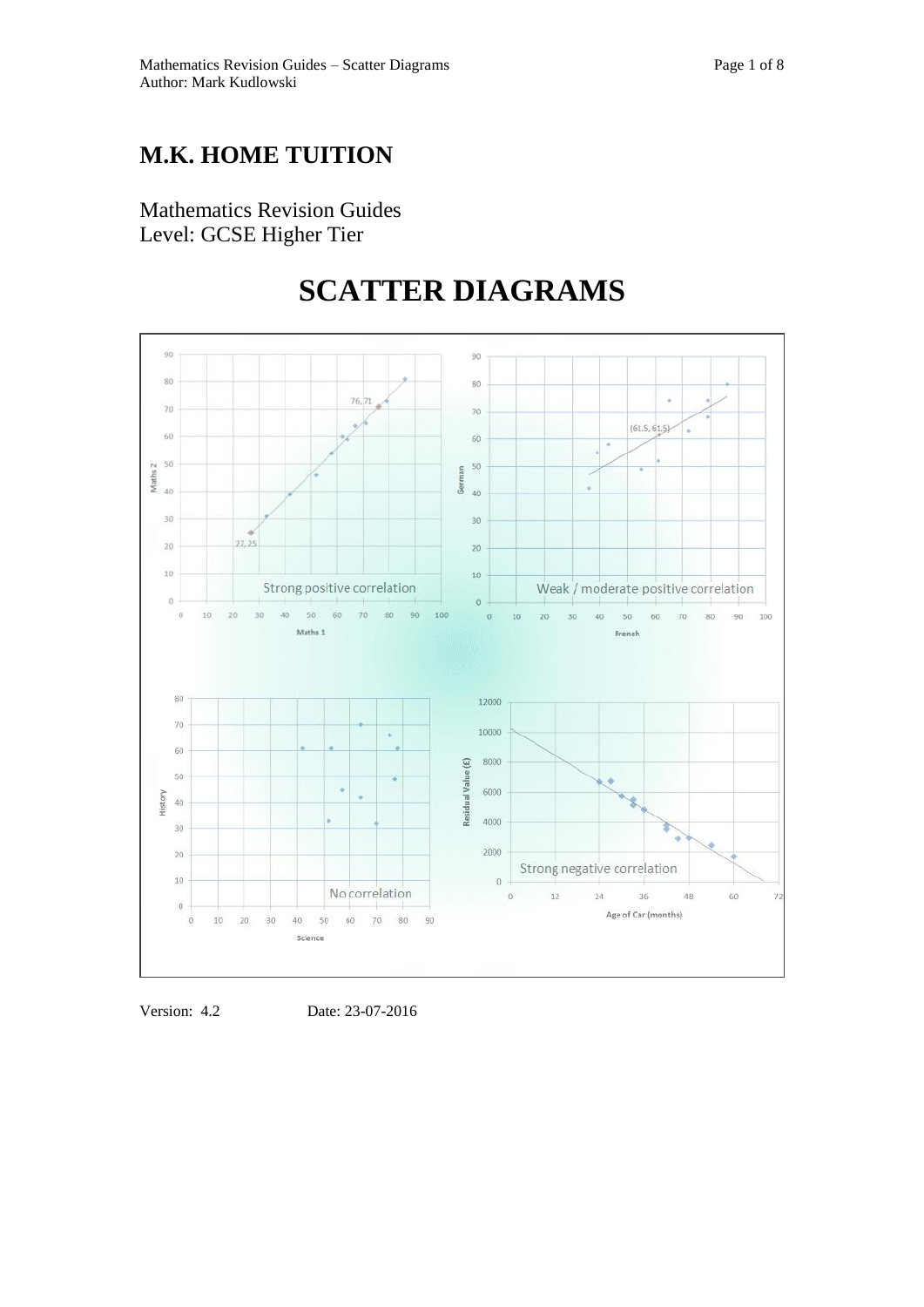#### **Scatter Diagrams.**

Scatter diagrams, or scatter plots, are used to investigate connections between two features or variables, such as maths exam results against science exam results, or height against weight.

Scatter plots are two-dimensional, and from them it is possible to infer whether two sets of data are connected - in other words, correlated.

If there is strong correlation, then the data will tend to fall in a linear pattern; if there is little or no correlation, the data will generally fall in a random pattern.

**Example (1):** Ten pupils were chosen at random from Year 11 and the percentage scores for the mock Maths 1 and Maths 2 Higher Tier exams were obtained as follows (Maths 1 quoted first).

| 64, 59 | 79, 73 | 86, 81 | 42, 39 | 58, 54 |
|--------|--------|--------|--------|--------|
| 67, 64 | 33, 31 | 52, 46 | 71, 65 | 62, 60 |

Plot the pairs of results on a scatter diagram and attempt to draw a best-fit line. Is there a correlation between the result sets ?

i) There is a strong positive correlation between the results of the two maths exams, and hence it is easy to plot a line of best fit.

Scatter plots can also be used for the purposes of estimation, especially if the correlation between sets of data is strong.

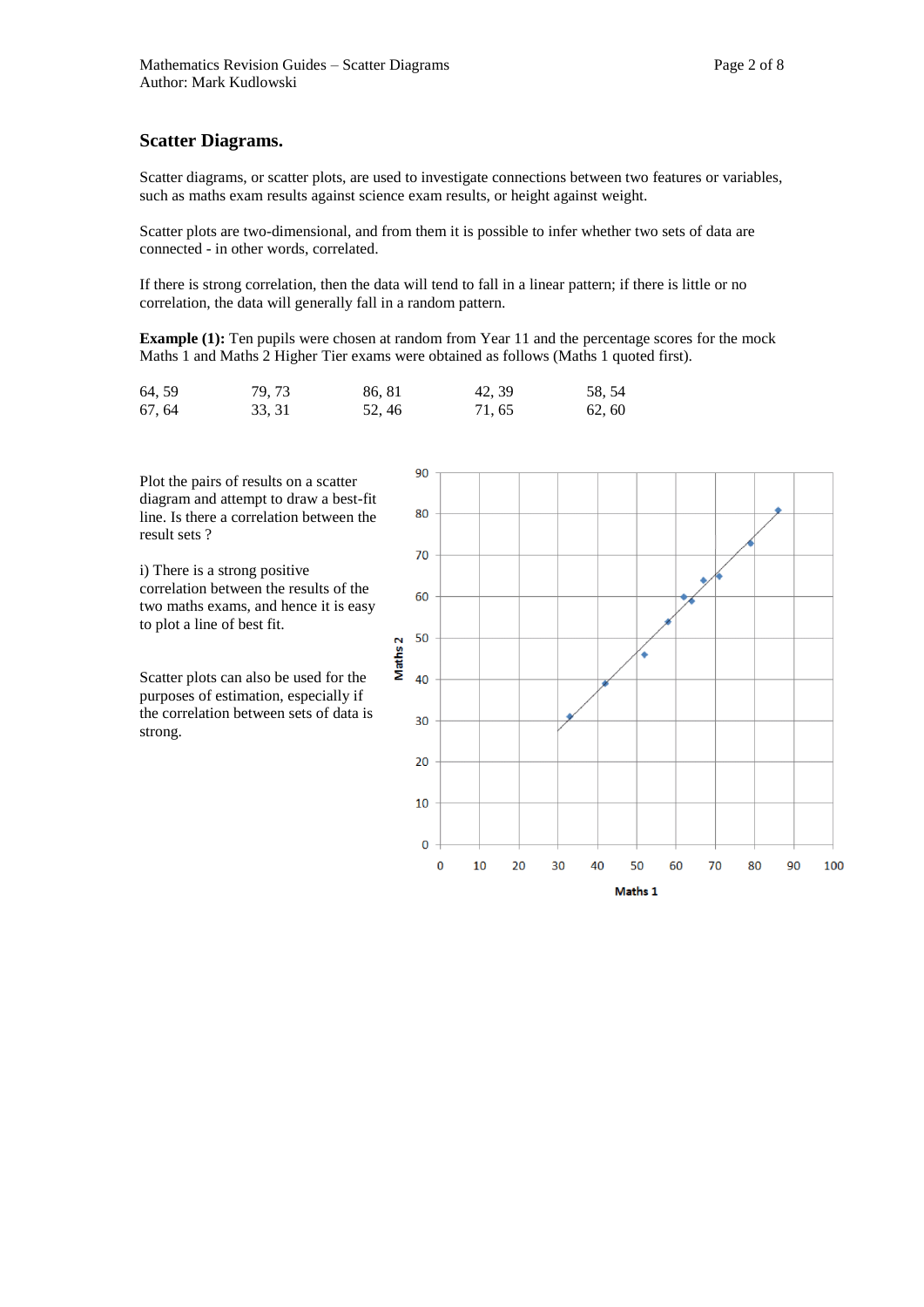Mathematics Revision Guides – Scatter Diagrams Page 3 of 8 Author: Mark Kudlowski

**Example (1a):** i) Emily received 76% in her Maths 1 exam. Estimate her Maths 2 exam result.

ii) Fred took the Higher Tier exams in error when he should have taken the Foundation Tier exams. As a result, he obtained 25% in his Maths 2 exam. Estimate his Higher Tier Maths 1 exam score.

iii) Comment on the reliability of the estimated results from parts i) and ii).



i) Reading off the line of best fit, a mark of 76% in the Maths 1 exam corresponds to 71% in the Maths 2 exam.

Emily's Maths 2 estimated score is 71%.

We are inferring an estimate from **within** the main set of marks, and such an inference is known as **interpolation.**

ii) Again, reading off the best fit line, a mark of 25% in Maths 2 corresponds to 27% in Maths 1.

Fred's Maths 1 estimated score is 27%.

This time, we are trying to make an estimate from **outside** the set of marks - known as **extrapolation.**

iii) The result from part (i), namely Emily's score of 71 for Maths 2, is likely to be more reliable because it lies within the main set of marks.

The result from part (ii) is outside the range of the rest of the marks, which is less 'safe'.

In general, interpolation is more accurate than extrapolation.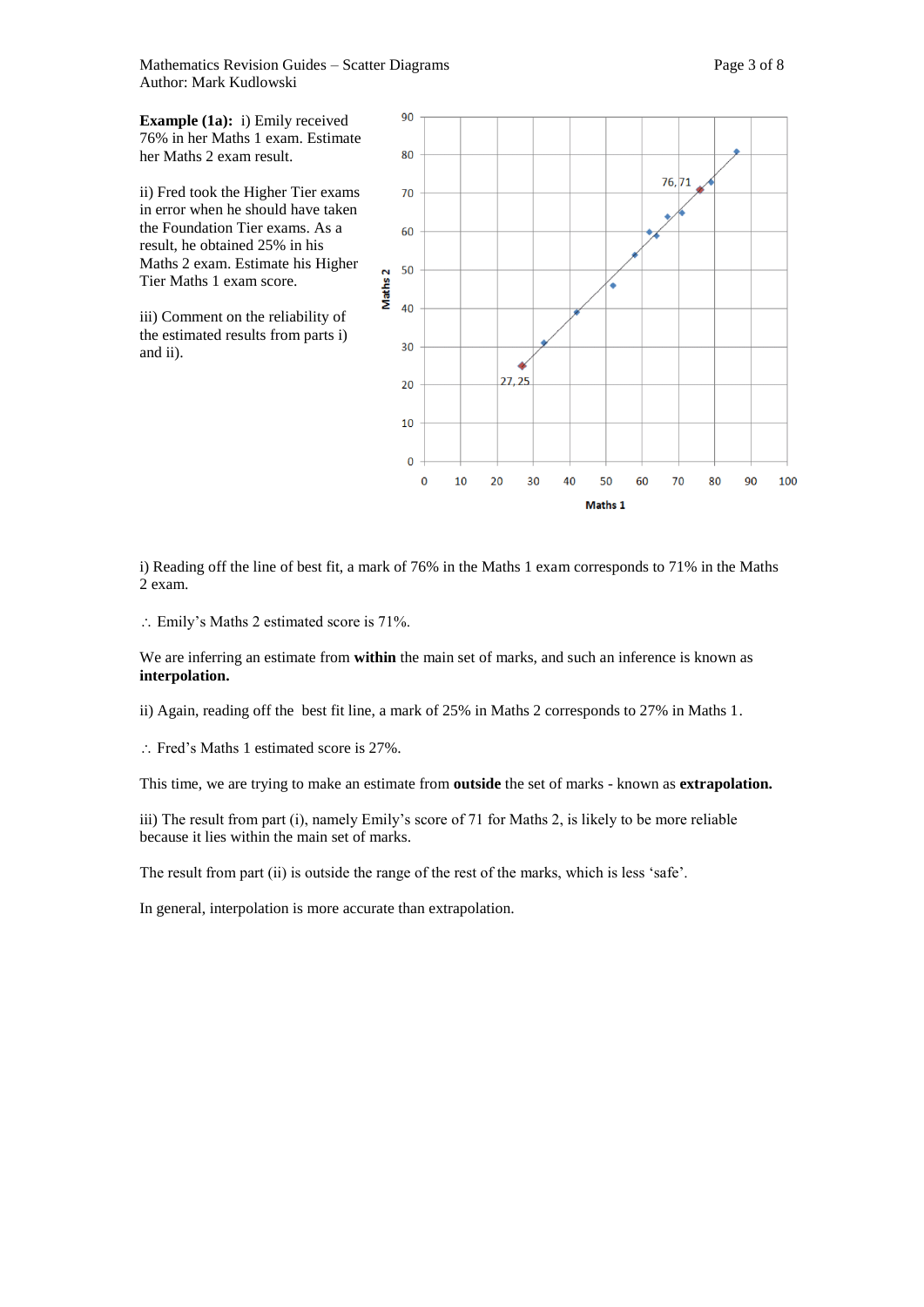## **Example (2) :**

Ten pupils were chosen at random from Year 11 and the percentage results for the mock French and German exams were obtained as follows (French quoted first).

| 86,80 | 79.68 | 79,74 | 72,63 | 65,74  |
|-------|-------|-------|-------|--------|
| 61,52 | 55,49 | 43,58 | 39,55 | 36,42. |

i) Produce a scatter diagram, plotting the French results on the *x-*axis.

ii) Show that the mean score for each exam is equal, and plot a best fit line passing through that mean point.



The line of best fit has been plotted through the mean point (61.5, 61.5).

There is a positive correlation between the results for French and German here, but weaker than in Example 1.

Thus, the line of best fit does not pass through any of the original points on the scatter graph.

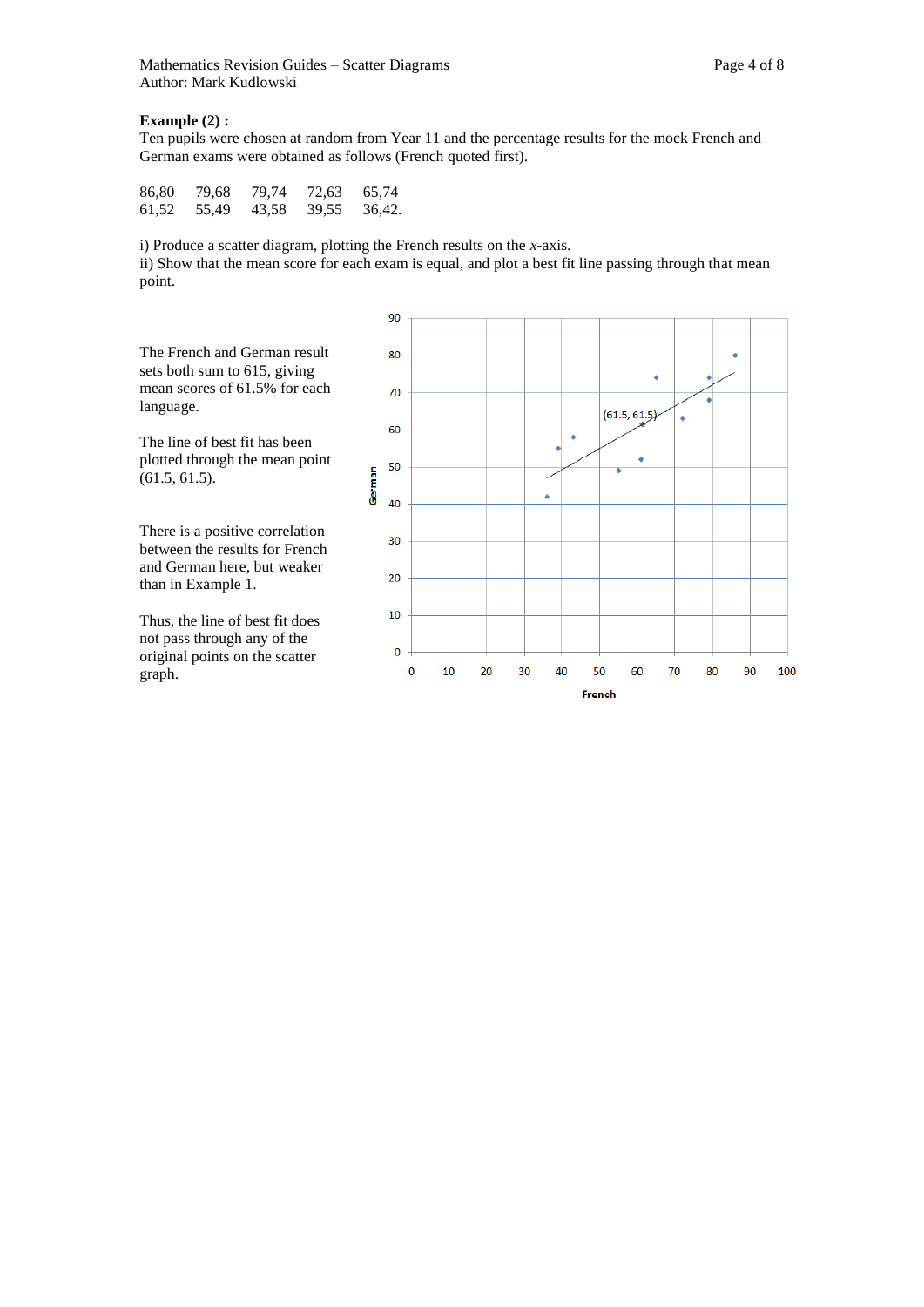## **Example (3) :**

Eleven pupils were chosen at random from Year 11 and the results for the mock Science and History exams were obtained as follows (Science quoted first).

Plot the resulting scatter diagram. Is there any correlation at all between the data sets ?



The results appear to be randomly scattered here, with no correlation at all apparent.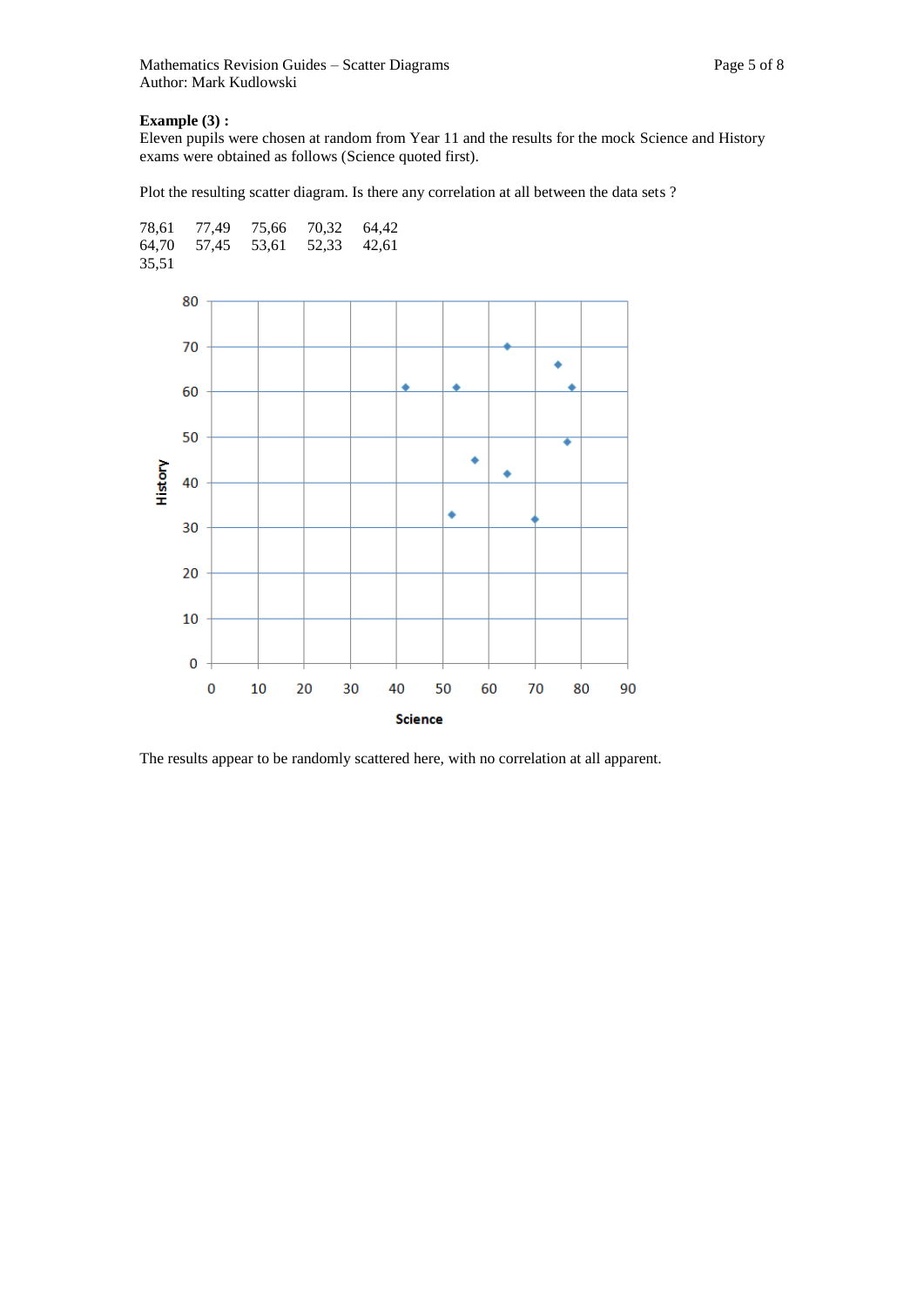**Example (4) :** An insurance company has recorded the residual values of a sample of twelve cars of a particular model. The ages of the cars (in months) and the residual values (in  $\hat{E}$ ) are given in the list below.

| 24, 6700 | 27,6900  | 30, 5750 | 33, 5500 | 33, 5400 | 36, 4850 |
|----------|----------|----------|----------|----------|----------|
| 42, 3800 | 42, 3550 | 45, 2900 | 48.2950  | 54, 2450 | 60, 1700 |

i) Plot a scatter graph and draw a best-fit straight line through the points. Is the correlation strong or weak ? Is it positive or negative ?

ii) Explain why the best-fit straight line is unsuitable when estimating the residual value of a 6-yearold car, and suggest why it is unsuitable in the case of a brand new car.



i) The best-fit straight line has a negative gradient and passes close to all the points, therefore there is a strong negative correlation.

ii) The straight line meets the *x-*axis when the car is less than 72 months, or 6 years, old. This would imply a negative residual value for a 6-year-old car, which is nonsense. In addition, all of the cars in the sample are between two and five years old, so a brand new car falls outside the category. It is a known fact that a new car loses much of its value the instant it leaves the showroom ! This example illustrates the dangers of extrapolation very well.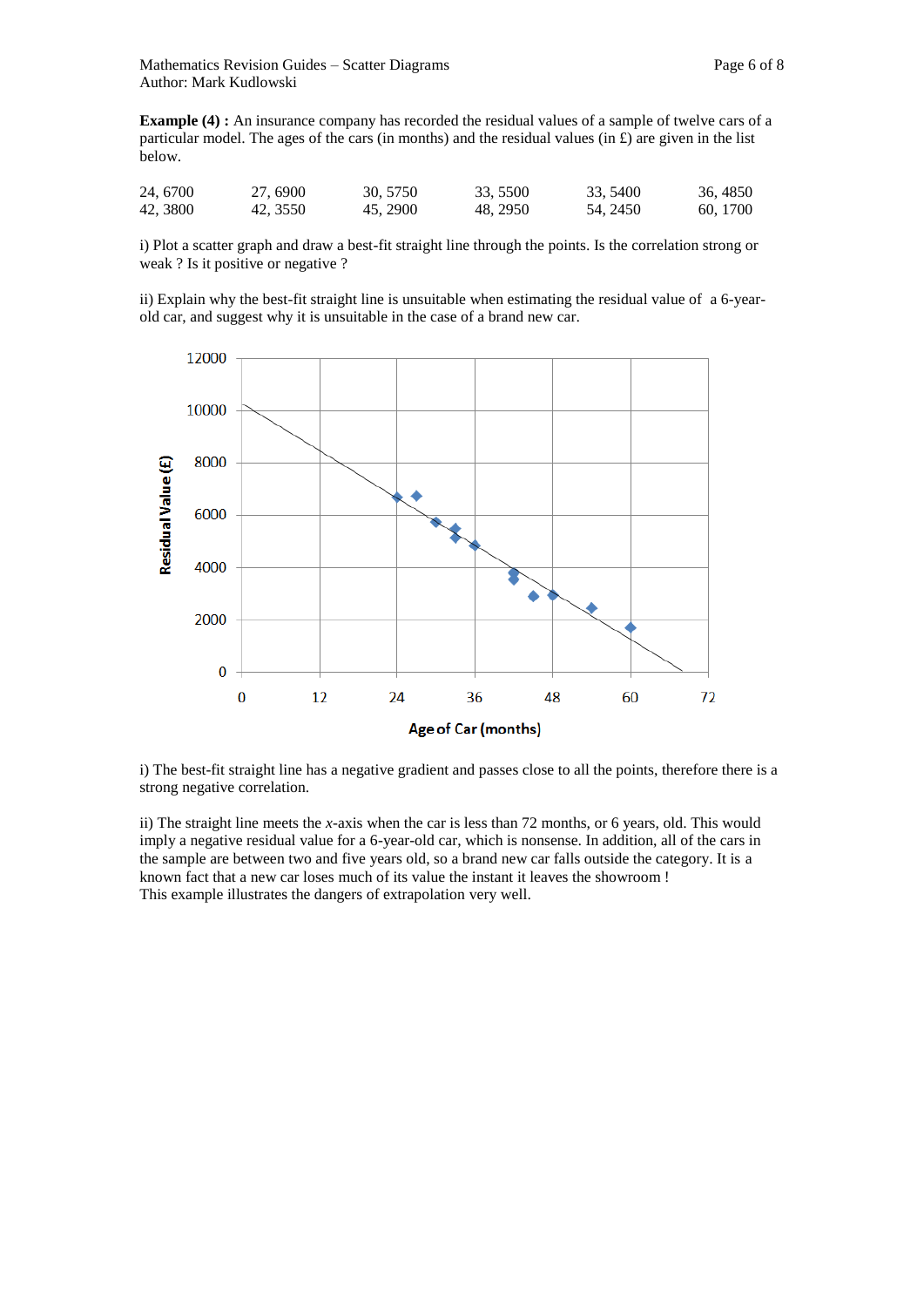Looking back at Example (4), there is a clear negative correlation between the ages of the cars and their residual values.

It can also be said that there is a **causal relation** between the cars' ages and values. The older the car, the lower would be the expected resale value, due to depreciation of any manufactured item with age.

So in this example, we have both a correlation and causation.

**Example (5):** Tony is a shopkeeper in a small seaside resort, and has recorded the sales (in units) of ice cream and sun-tan cream in his shop over a ten-week period.

i) Produce a scatter graph from the information and plot the best-fit line.

ii) Comment on the results, including a statement on causation.

| Week                       |         | ∽               | . .   |                               |                |    |           |              |                 | 1 V |
|----------------------------|---------|-----------------|-------|-------------------------------|----------------|----|-----------|--------------|-----------------|-----|
| Ice cream sales (units)    | .80     | $\Omega$<br>128 | 210   | $\overline{\phantom{a}}$<br>- | $\sim$<br>11 P | ΟJ | 52<br>194 | 305          | רים<br>$\sim$ 1 | 248 |
| Sun cream sales<br>(units) | . L . J |                 | . . J |                               |                |    | . .       | $\sim$<br>∠∠ |                 | 10  |



At first sight, there is a strong positive correlation between ice cream sales and sun cream sales, but there is **no causal relation** between the two.

In other words, buying an ice cream does not cause a person to buy sun cream as if the second was dependent on the first. There are other causal factors at work, such as outside temperature, and the amount of sunshine, influencing the sales of both ice cream and sun cream.

Another case concerns the French and German examination results in Example (2). There is a rather weak correlation between the two, and also a debatable causation. Pupils *may* have an equal aptitude for different foreign languages, but then again, a pupil could have French as a mother tongue but have difficulty in other languages such as English and German.